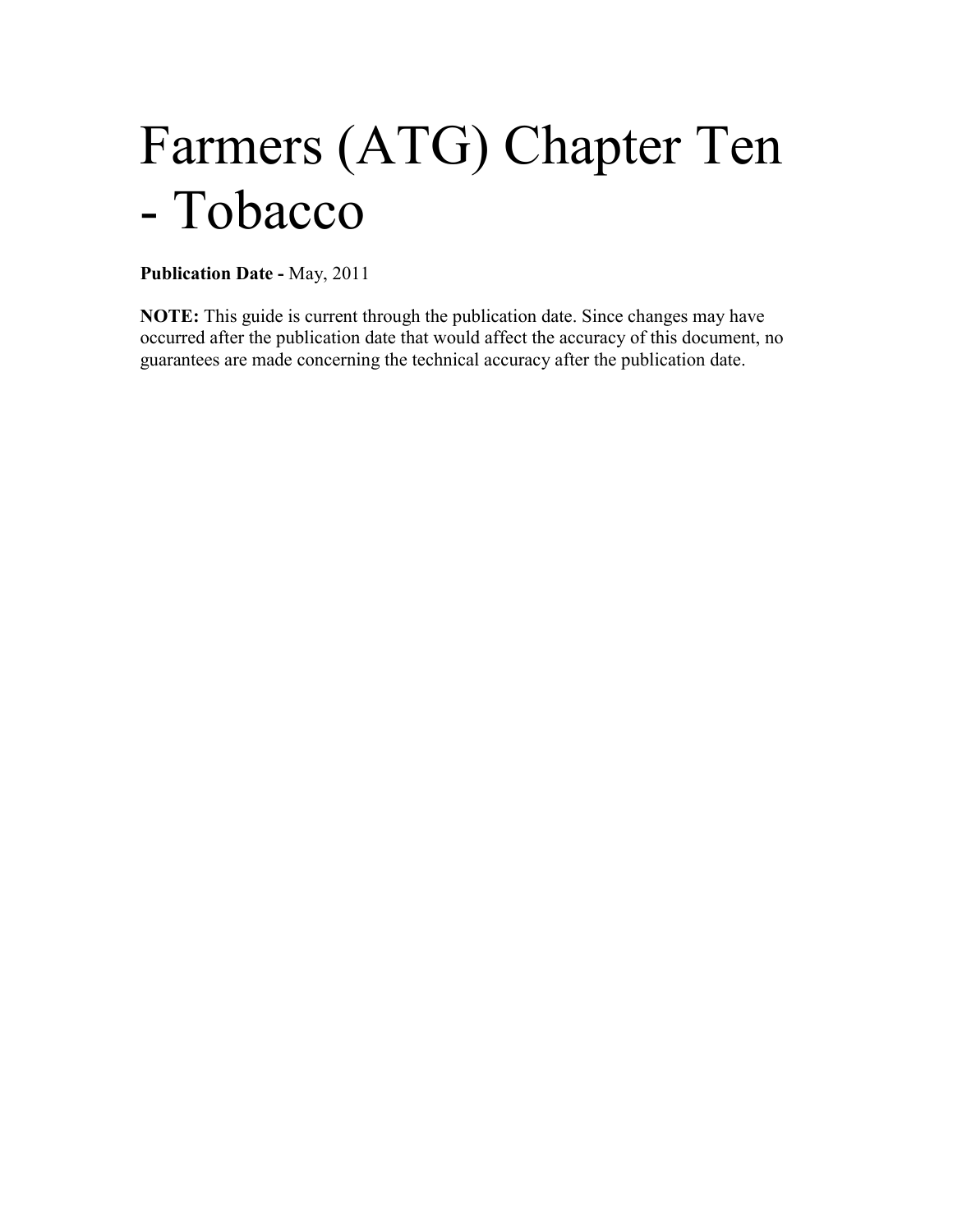## Contents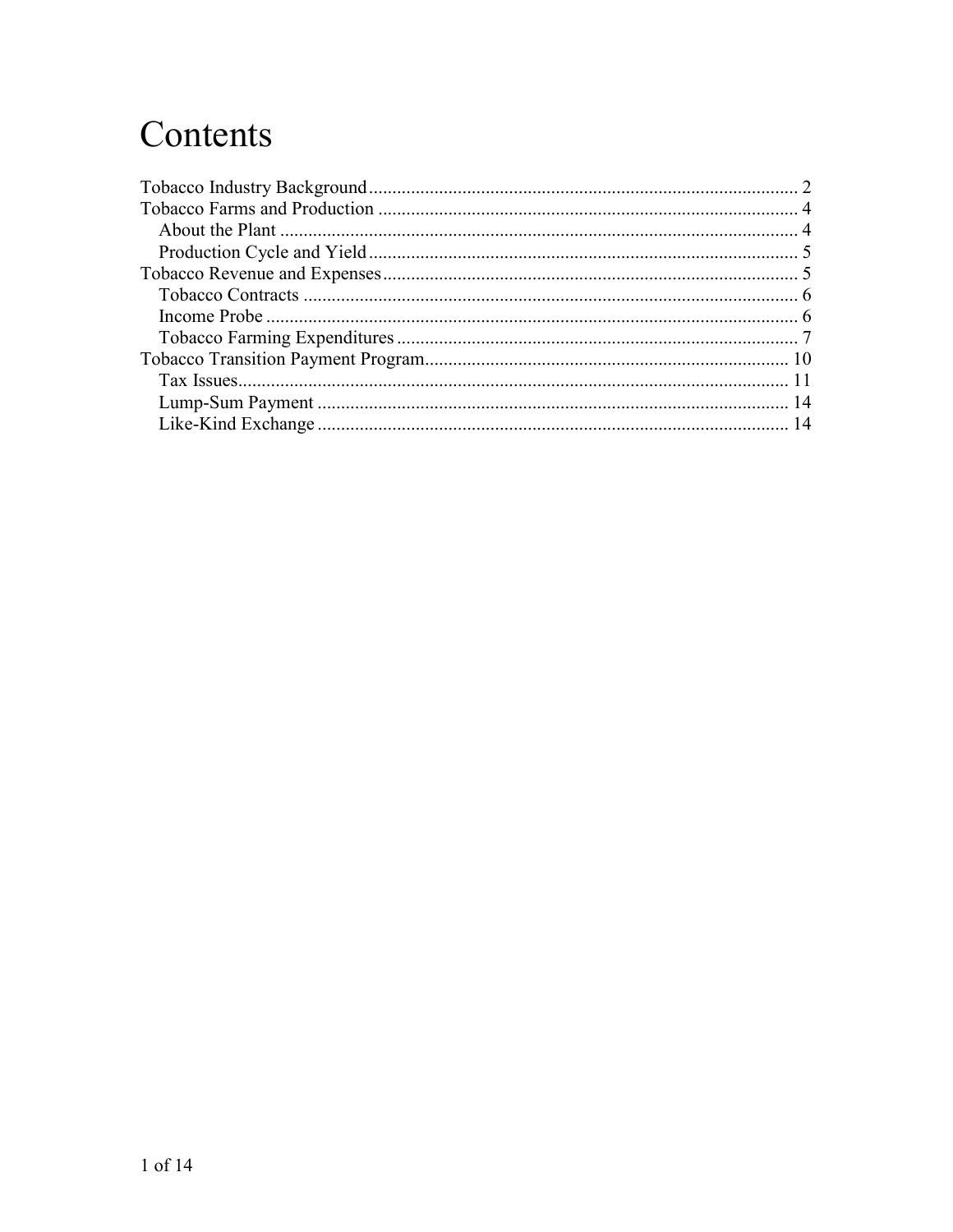## <span id="page-2-0"></span>**Tobacco Industry Background**

The tobacco industry has a long history in the U.S. economy. It has been an important source of revenue for the Federal, State and local government. Over the past two decades, the tobacco industry experienced great upheavals, with the industry in a state of decline. The 2007 Census of Agriculture found that the number of tobacco farms decreased by 83% from 93,530 in 1997 to 16,234 in 2007. The decline can partially be attributed to the reduction in tobacco demand and consumption. Smoking restrictions, increased excise taxes, compliance with public health polices and FDA regulations are the major factors shaping the industry. Among all the factors, the termination of the federal tobacco quotas program in 2004 has had the greatest impact on tobacco farmers.

From 1938 to 2004, the tobacco industry operated under a government production control and price support system. The government regulated the tobacco production through acreage allotment and marketing quota. At the beginning of the tobacco season, each farmer was notified by the USDA-ASCS of how much tobacco he or she was allowed to plant and how much he or she was allowed to sell. If the farmer grew more than what's allowed by his or her quota, he or she would have to destroy the excess, sell the excess with a penalty or store it until the next year and sell it against the next year's quota. On the other hand, the government also regulated the prices to guarantee the farmer a fair price. A support price was established each year by the USDA using a preset formula. Even if the bid at the warehouse auction did not attain the support price, the farmer would still be compensated at the support price level by means of a loan from the government owned and operated Commodity Credit Corporation (CCC).

The government price support system mandates a market price much higher than the price of foreign produced tobacco. Over time, the demand for U.S. produced tobacco has sharply declined, with domestic and foreign buyers turning to non-U.S. suppliers. The U.S. tobacco production fell by forty eight percent from the early 1980s to the late 1990s and the U.S. tobacco exports decreased by twenty percent during the same period. Over a number of years, congress has worked on legislation to end the federal tobacco program and allow for U.S. tobacco farmers to compete in a free market. The compensation to the tobacco quota owners and producers for the transition period was also debated during this process.

In October, 2004, as part of the Jobs Creation Act of 2004, the Fair and Equitable Tobacco Reform Act of 2004 was signed into law. The Act is commonly referred to as the "tobacco quota buyout". The bill ended the 66 years of federal control of the U.S. tobacco production and sales. Beginning in 2005, there are no federal restrictions on where and how much tobacco can be produced. Price supports and quotas no longer exist. To help the farmers' transition to the free market, the buyout bill also provided approximately 10 billion dollars to eligible quota owners and producers. Payment is made over ten years and in ten equal annual payments. There are roughly 436,000 quota owners who would receive \$7 per pound on their basis marketing quotas (totaling about \$6.7) billion) and 57,000 producers would receive \$3 per pound on their marketing quotas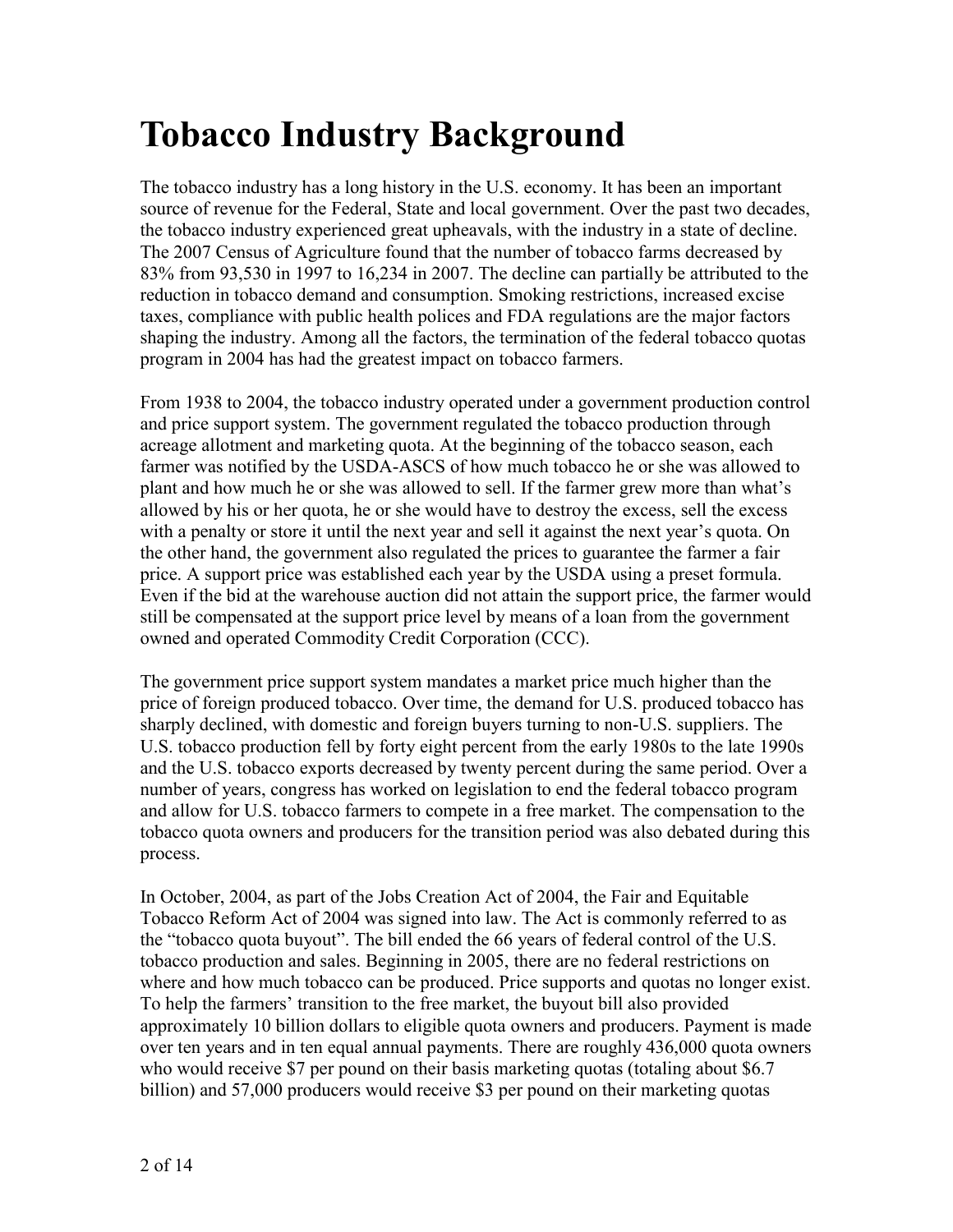(totaling \$2.9 billion). The buyout is funded through the assessments of tobacco product manufactures and importers who are required to pay a quarterly assessment to a Tobacco Trust Fund for ten years.

Since the end of the federal tobacco program, the industry has seen many changes. Tobacco prices have plummeted, only to rebound so its prices are close to what they were before the tobacco quota buyout. For example, flue-cured tobacco, which accounts for 63% of U.S. total tobacco production, saw its price decline from \$1.80 to \$1.50 in 2005, but increased to about \$1.75 in 2010. The same is not true with the production level. The production level for flue cured tobacco was 521.5 million pounds in 2004, decreasing to 380.8 million pounds in 2005 and increasing to only 453.1million pounds in 2010, still 13% below the 2004 level. The number of tobacco farms and farm acreage has also decreased substantially. Many small farmers exited the tobacco industry; while some have made the transition to farming other crops. The larger farms have expanded their operations to achieve better production efficiencies. The larger farms have used the tobacco buyout payments to invest in equipment, land and operations.

U.S. tobacco has performed well in the export market during the post buyout era. For example, the export of flue-cured tobacco has increased by more than fifty percent from 2004 to 2010. The fall of U.S. tobacco prices and weakening U.S. dollar helped the export increase. The United States, Brazil, China and India are the major tobacco producers in the world. Brazil is the main competitor to U.S. tobacco exports. U.S. tobacco is perceived to be a differentiated product by foreign purchasers for which they are willing to pay a premium price. Japan, Russia and the countries in the European Unions used to be the main importers of U.S. tobacco. The U.S. growers are also concentrating on developing new buyers in Asia, particularly China, and also in East European countries.

The domestic market for tobacco products has not improved as much as the export market in the post buyout era. One explanation is that the price differential between the U.S. tobacco and foreign tobacco has not narrowed enough to attract U.S. cigarette manufacturers. Another explanation is the declining U.S. tobacco consumption due to increased excise taxes and FDA regulations. The Federal excise tax increased from 24 cents per pack in 1995 to \$1.01 per pack in 2009. The average State excise tax increased from 32.7 cents per pack to \$1.20 per pack over the same period. In 2009, congress passed a bill restricting tobacco ads. The bill also allows the FDA to set the standard to lower nicotine content in cigarettes and to control pesticide chemical residuals in raw tobacco. The law also banned most tobacco flavorings which are considered as a lure to first time smokers. The taxes and the laws to regulate and discourage smoking have a continuous effect on the declining domestic tobacco market.

Like many other farming industries, the tobacco growers are also struggling with the increased cost in fuels, fertilizers and chemicals and the uncertainty in maintaining tobacco contracts with manufacturers. The free market provides the U.S. tobacco growers with both opportunities and challenges.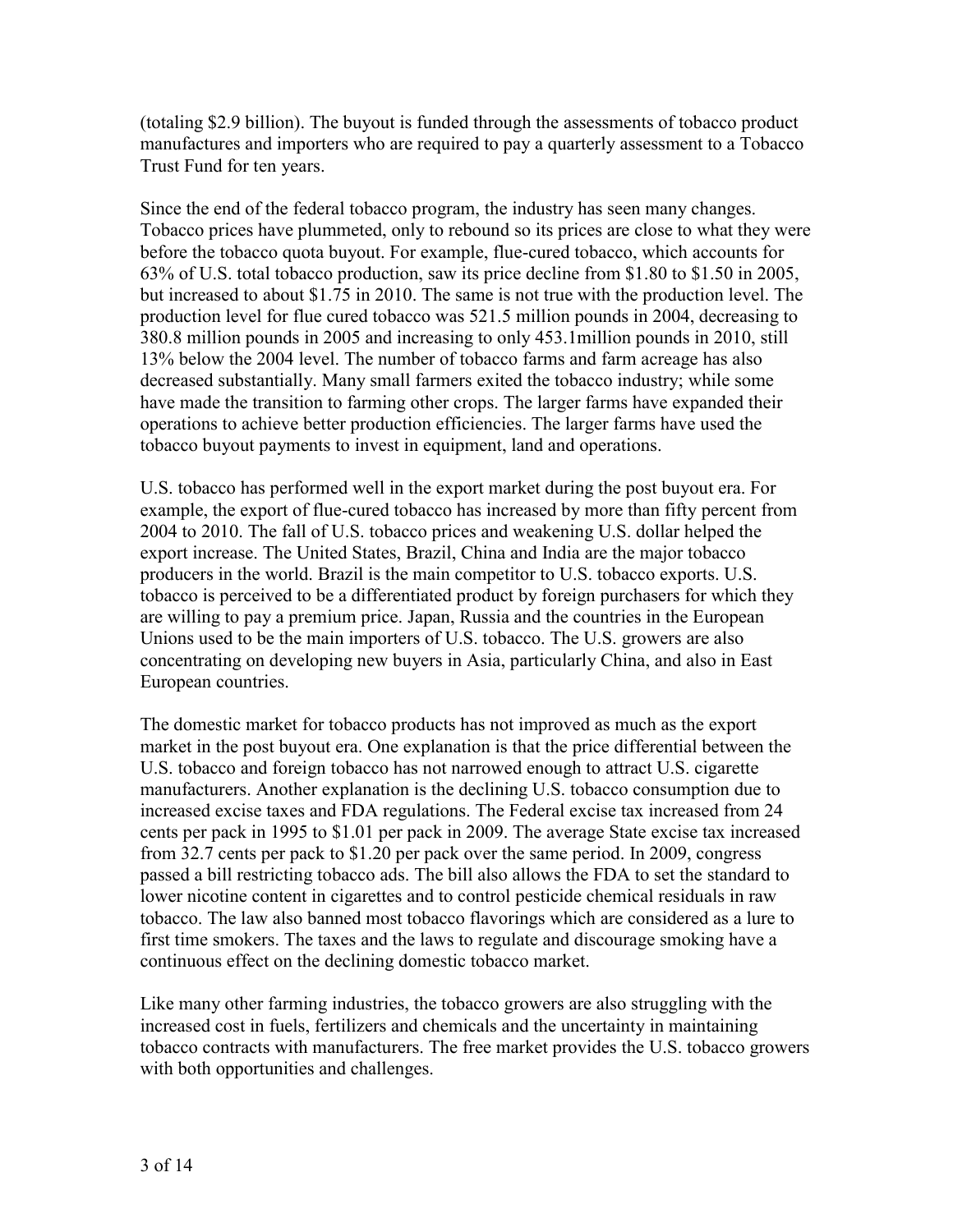## <span id="page-4-0"></span>**Tobacco Farms and Production**

The 2007 Census of Agriculture counted 16,234 tobacco farms using 359,846 acres to grow tobacco. Tobacco farms produced 785 millions of pounds of tobacco and generated \$1,268,114,000 revenue in 2007. The next Census is scheduled to be done in 2012. The United States Department of Agriculture (USDA) provides useful agriculture statistics and should be reviewed for current data at [USDA National Agriculture Statistics Service.](http://www.nass.usda.gov/)

Even though tobacco is grown in many states; North Carolina, Kentucky, Tennessee, Virginia, South Carolina, Georgia, and Pennsylvania are the top producers.

### <span id="page-4-1"></span>**About the Plant**

Tobacco plants are started with very small seeds planted in trays and cultivated in either greenhouse or well managed plant beds. Once the plants reach maturity in the greenhouse, they are transplanted to the field. The flowering stage is the first sign of maturity. At the reproductive or flowering stage, the plant will be "topped" to encourage the nutrients the plant absorbs to go towards the leaves and stalk of the plant. After the plant has been topped, it will be harvested for its leaves. The leaves are used in tobacco products such as cigarettes, snuff, cigars, and chewing tobacco. The majority of tobacco leaves are cured with one of the following three methods: (1) air-curing, (2) flue-curing, (3) fire-curing.

Each of these methods reduces the moisture content and enhances the color and aroma of the tobacco. The characteristic of the leaves, harvest, and curing method distinguish tobacco to different types. In the U.S., the most common tobacco types include burley, flue-cured, dark air, and dark fire. Burley and flue-cured tobacco account for ninety percent of total tobacco production in the U.S.

Burley tobacco is a light air-cured tobacco used primarily for cigarette production. Burley has broad leaves and is harvested on the stalk by hand. After the air-curing processes for four to eight weeks, it has a light brown to reddish brown color. According to the USDA data, Burley production accounted for twenty-six percent of the total U.S. tobacco production in 2010. It is primarily produced in Kentucky, Tennessee, and Pennsylvania. In 2009, it sold for \$1.71 per pound.

Flue-cured tobacco is also primarily used for cigarette production. The leaves are usually harvested by machine. They are cured in the curing barns with heat distributed through metal pipes or flues. The cured leaves have an orange or yellow color. Flue-cured tobacco accounts for the majority of U.S. tobacco production. It is primarily produced in North Carolina, Virginia, South Carolina and Georgia. In 2009 it sold for \$1.75 per pound.

Dark air tobacco is primarily used for chewing, snuff, cigar, and pipe blends. The plant produces heavier and larger leaves with a leathery texture and possesses a somewhat oily sheen. It is cured essentially the same as burley. Dark air tobacco consists of a very small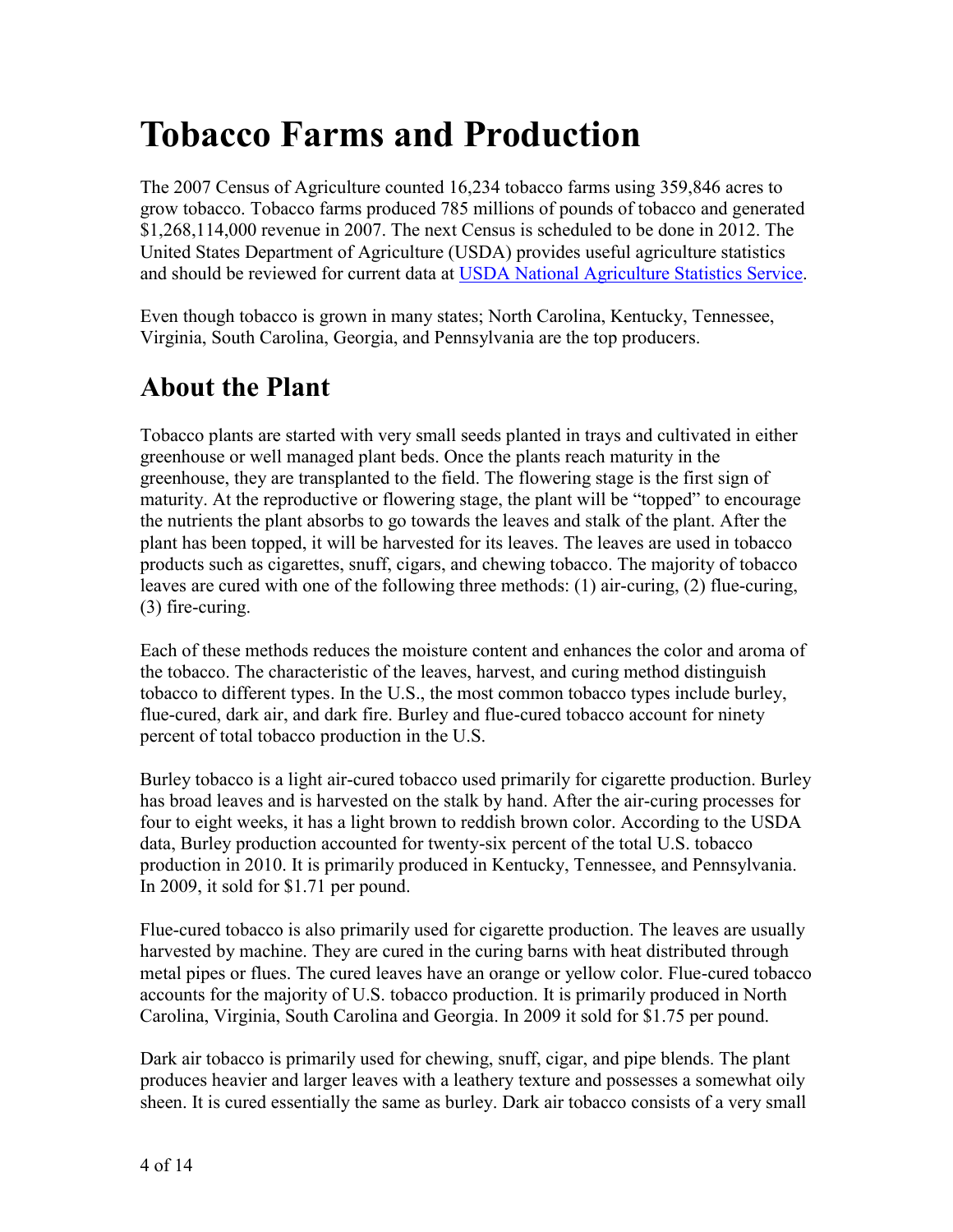percentage of the total U.S. tobacco production. It is produced in Kentucky and Tennessee. In 2009 it sold for \$2.24 per pound.

Dark fire tobacco is essentially the same as dark air tobacco, except that it is fire-cured. The controlled fires are built on the floor of the barn and the leaves cure in the smokefilled barn. This process requires experience and skill to prevent ruining the tobacco. The dark fire tobacco consists of a small percentage of total U.S. tobacco production and sold for \$2.47 per pound in 2009. It is produced in Kentucky, Tennessee and Virginia.

## <span id="page-5-0"></span>**Production Cycle and Yield**

Depending on the types of the tobacco produced, the production cycles are slightly different. Since most of the tobacco grown in the U.S. is either Burley or Flue-cured, the production cycle of these two types are discussed here in detail.

#### **Burley Tobacco**

Burley Tobacco season usually begins in March when seeds are planted in the greenhouse in large trays. It takes eight to ten weeks for the seed to germinate and cultivate in the greenhouse before it is ready to be planted in the field. In May, the young tobacco plants are planted in the field by machines. The growing season is approximately 100 days from May to August. In August, the plants are topped so that the nutrients will go to leaves rather than the flowers. Starting in August, the crops will be harvested by hand and the curing process begins. Burley tobacco production is labor intensive. It requires 150 to 200 hours of labor per acre, one third of which is used for harvesting. The harvested leaves are hung in well-ventilated barns and allowed to dry over a period of four to eight weeks. The market for trading burley tobaccos begins in November and closes in February of the next year.

#### **Flue-cured Tobacco**

Flue-cured tobacco season starts a bit earlier than burley tobacco. The greenhouse seeding and cultivation begins in February. In April and May, the crops are planted in the field. April through August is the growing season and the plants are usually topped in July. Between July and October, the crops are harvested and cured. Unlike burley tobacco, the flue-cured tobacco is harvested mechanically. The production for flue cured tobacco requires a little over 100 labor hours per acre. The curing process is handled in heated curing barns where the heated air from the flues forces the tobacco to dry. The market for trading flue-cured tobacco begins in September and closes in December.

## <span id="page-5-1"></span>**Tobacco Revenue and Expenses**

Tobacco used to be sold in warehouses through auctions and bidding process, but in 2001, auctions were replaced by annual contracts. Nowadays, over ninety percent of tobacco is grown under contract. The cigarette manufacturers, such as Philip Morris and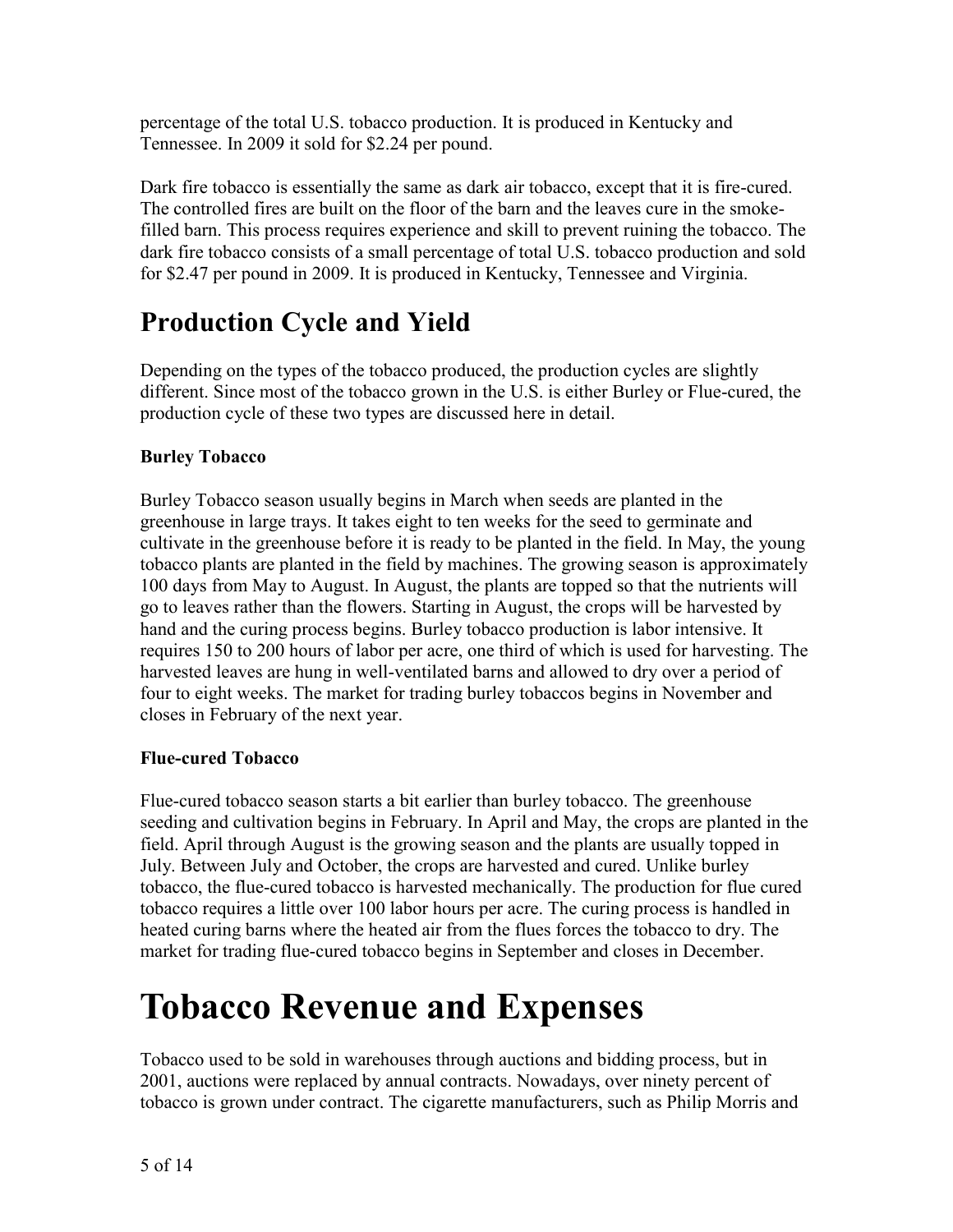R.J. Reynolds, gain greater efficiency in buying leafs through contracts and more control over quality and grades. The high cost of growing tobacco and the uncertainty of the tobacco market deterred most farmers from growing tobacco without a contract.

Other than Philip Morris, Reynolds and Japan Tobacco International, many farmers also contract with leaf merchants and processors such as Universal Corporation. Other players in the buyers marketed include U.S. tobacco Cooperative and Burley Tobacco Growers Cooperative Association, both formerly involved in administering government price support program. Many of the buyers operate tobacco receiving stations and processing and marketing centers in the tobacco growing states.

## <span id="page-6-0"></span>**Tobacco Contracts**

While contracts offered by different companies vary, most contracts include provisions about quality, quantity, ownership, production standards, prices, payments, and enforcement.

The contract determines the poundage the farmer will grow. All contracts require that flue-cured tobacco be harvested in phases. The tobacco has 5 stalk positions: primings, lugs, cutters, leaf and tips. Primings, lugs and cutters are bottom-most leaves and the first to ripen. Contracts pay a larger price premium for high-quality bottom leaves. Almost all contracts require that tobacco be delivered in bales, with each bale having tobacco from one farm, of a single stalk position, weighing between 600 and 850 pounds and having a moisture level less than eighteen percent. Under the contract, the grower assumes all risk of loss and damage to the tobacco until the buyer accepts the tobacco at the agreed upon delivery station.

The grower makes an appointment to deliver the tobacco to the receiving station or marketing center operated by the manufacturer or leaf merchant throughout the country. All tobacco is weighed and graded the same day it is received. Prices for each grade are specified in the contract. The checks are made to the growers on the delivery date. Form 1099 is issued to the grower for the payments. Examiners should match the date of delivery with the check date and deposit date. This is done to verify the income is reported in the year received.

### <span id="page-6-1"></span>**Income Probe**

Interviews and the tour of farms are important to assess the income sources. The following paragraphs describe examples of other sources of income the examiner should be aware of and look for.

A grower can have contracts with more than one manufacturer. In addition, they may plant five to twenty percent over their contract to ensure they make their pounds. The extra production could be sold either to the co-op or to an auction. The examiner should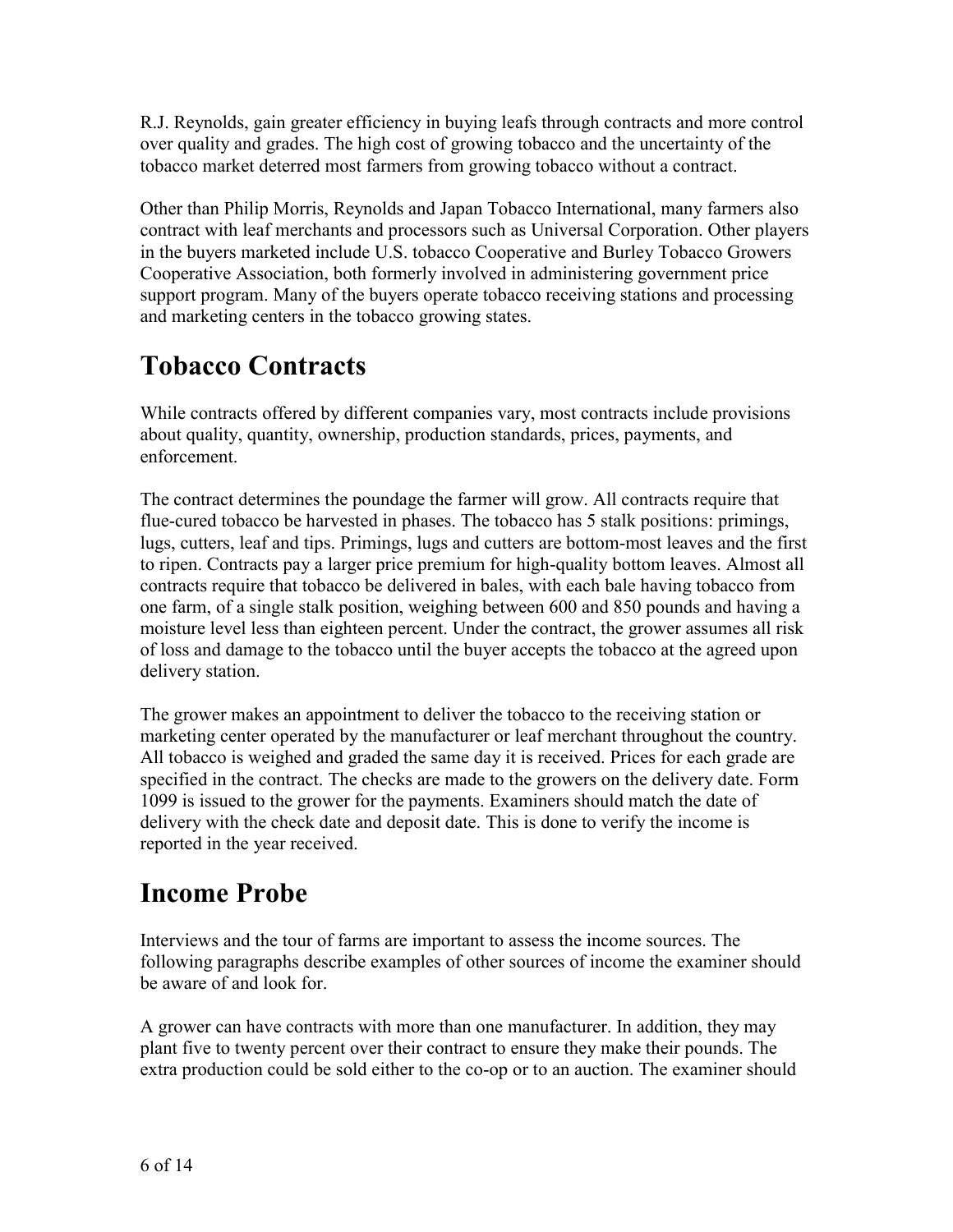request all of the contracts in the examination year, question the actual production level and ask if any tobacco was sold to an auction or non-contract leaf buyers.

Even though tobacco is typically a highly profitable crop to grow (e.g. it is estimated that it takes 43 acres of cotton to yield an equivalent return of 10 acres of tobacco), a significant number of tobacco farmers also grow soybeans, corn and hay. Others raise cattle and grow greenhouse vegetables. Each year, farmers must complete FSA Form 578 at the local Farm Service Agency office for acreage certification to be eligible for certain USDA farm program benefits. The Form 578 contains the information of farm numbers, acreage and types of crops planted. The examiner can request a copy of FSA Form 578 to understand the operation of a particular farm.

Rental income can be another source of revenue to farmers. Farmers may rent out the farmland that they don't use. Some growers might have more curing barn capacity than they need. Some growers have been found to buy used equipment and rent it to other growers. Rental income from farmland, curing barns and equipment should be questioned at the initial interview.

Some farmers are engaged in the sale of tobacco seeds and plants. A farmer with large green houses and large purchases of seeds, trays and potting medium should be examined more closely for the possible income from the sale of seeds and plants.

Examiners should inquire about crop insurance proceeds, particularly when there has been a significant loss. Growers must include in income crop insurance proceeds received as a result of crop damage.

Interviews and tour of business are very important in assessing all potential income sources. The alternative method of using curing cost to estimate production level and revenue for flue-cured tobacco is discussed in the Curing Cost section.

## <span id="page-7-0"></span>**Tobacco Farming Expenditures**

The [Center for Tobacco Grower Research](http://www.tobaccogrowerresearch.com/) has conducted a survey on the primary accounting systems used by tobacco growers. The following types of accounting systems were found to be used; handwritten journals, QuickBooks, Excel spreadsheets and other software or systems. It is not uncommon for personal and farming expenses to be commingled in a single checking account. Typically, a farmer operates on borrowed funds for a large part of the year to purchase seeds, fertilizer, fuel and pay laborers. Farmers usually do not earn crop income until they sell the products. The sale of tobacco proceeds are usually received and deposited into the bank between September and February of the next year.

Examiners who audit a tobacco farm will see large expenses in seeds, fertilizers, chemicals, fuel, labor, depreciation and repairs. Several State Universities publish an annual tobacco guide through their College of Agriculture or Cooperative Extension Services. The guide contains information on budget and estimated costs and returns per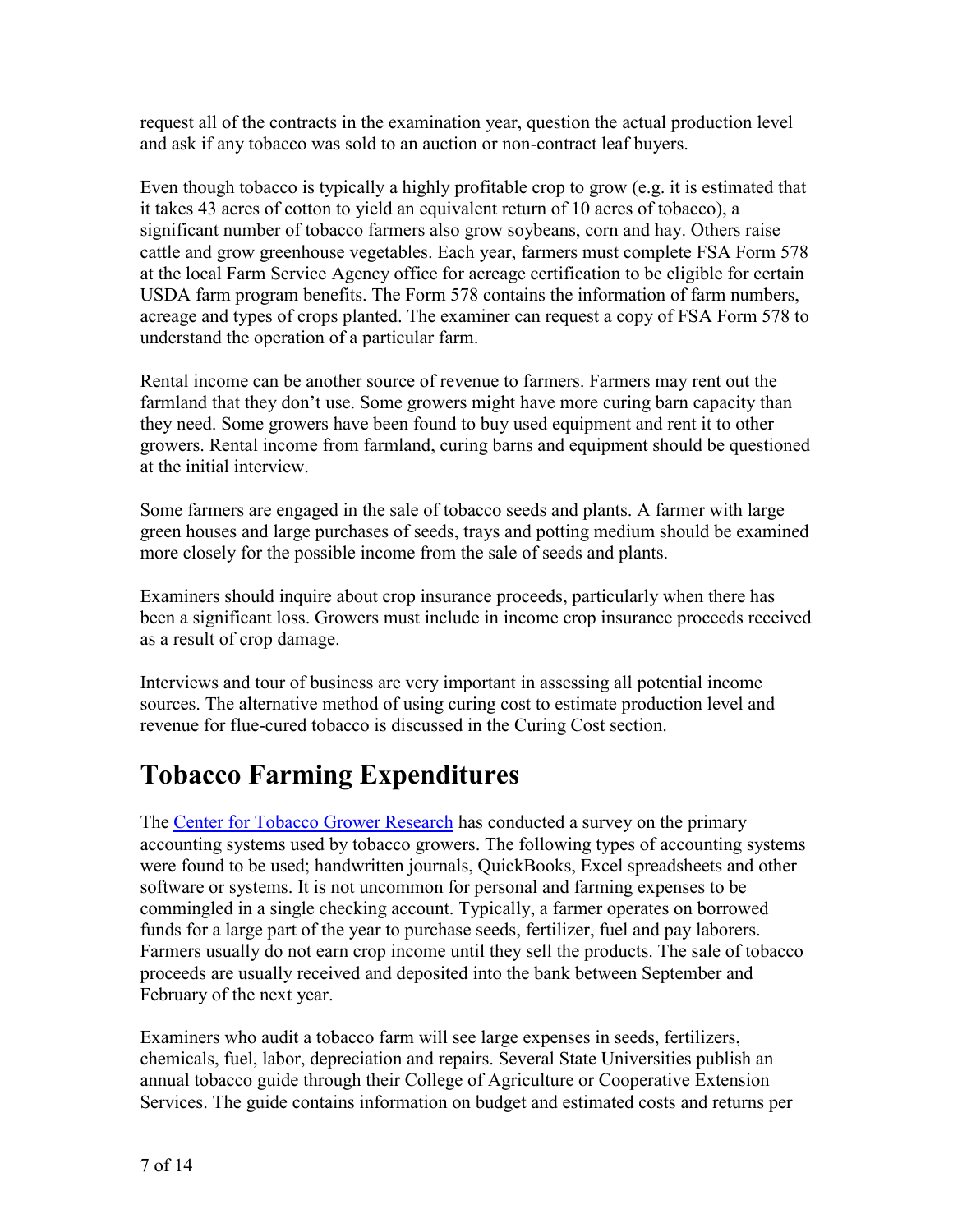acre. It also provides information on price and production outlooks and various aspects of tobacco growing. It is a good resource for the examiner to understand the production and to perform statistics analysis; but bear in mind that most farmers grow more than just tobacco and they may combine all expenses when reporting them on the tax return. Examiners can use the data as a bench mark for a comparative analysis.

These tobacco guides can easily be accessed through websites. The following is a list of Universities who publish a tobacco guide.

[North Carolina State University](http://www.ncsu.edu/project/tobaccoportal/) Cooperative Extension Services [University of Kentucky](http://www.uky.edu/Ag/Tobacco/) College of Agriculture, Burley Tobacco Extension [University of Tennessee](http://economics.ag.utk.edu/budgets.html) Institute of Agriculture [University of Tennessee Tobacco](http://tobaccoinfo.utk.edu/) Production Info [Virginia Cooperative Extension](http://pubs.ext.vt.edu/436/436-050-11/436-050.html) of Virginia Tech and Virginia State University [University of Georgia,](http://www.caes.uga.edu/commodities/fieldcrops/tobacco/guide/) College of Agriculture and Environmental Science

The estimated costs vary across regions. This section will focus on a few major expenditures.

#### **Chemicals**

Like other crops, tobacco farming involves nutrient management, weed management, disease control and insect control. Most state departments of agriculture provide soil testing services for growers, generally for a small fee, to determine lime and nutrient needs to achieve the ideal PH level and the level of nutrients. It is important for a farm to develop a proper weed, disease and insect control system. Some growers hire service companies to apply crop protection chemicals of herbicides and pesticides. One important step in tobacco production involving chemicals is topping and suckering. This practice increases yield and is usually controlled through application of a chemical called maleic hydrazide (MH). The international guidelines on MH tolerance level is set at 80 parts per million. The U.S. growers are now required to comply. They could lose future contracts if their sampled tobacco does not meet the tolerance level. Tobacco buyers require growers to maintain accurate records of chemical application to the crops and the crops are subject to random sampling for chemical residue testing.

#### **Fuel & Curing Costs**

After harvesting, tobacco must be dried under controlled conditions (cured) before it can be sold or stored. Flue-cured tobacco is force-dried in bulk barns, using natural gas, propane, or liquefied petroleum gas (LP gas) as a heating fuel. LP gas is used by more than 80 percent of growers. Since barns hold a specific quantity of tobacco and use a specific quantity of fuel for a curing cycle, the examiner can estimate production level and the revenue based on the gallons of curing fuel used.

According to the fuel consumption data gathered by the North Carolina State University Cooperative Extension Service, the average curing efficiencies range from approximately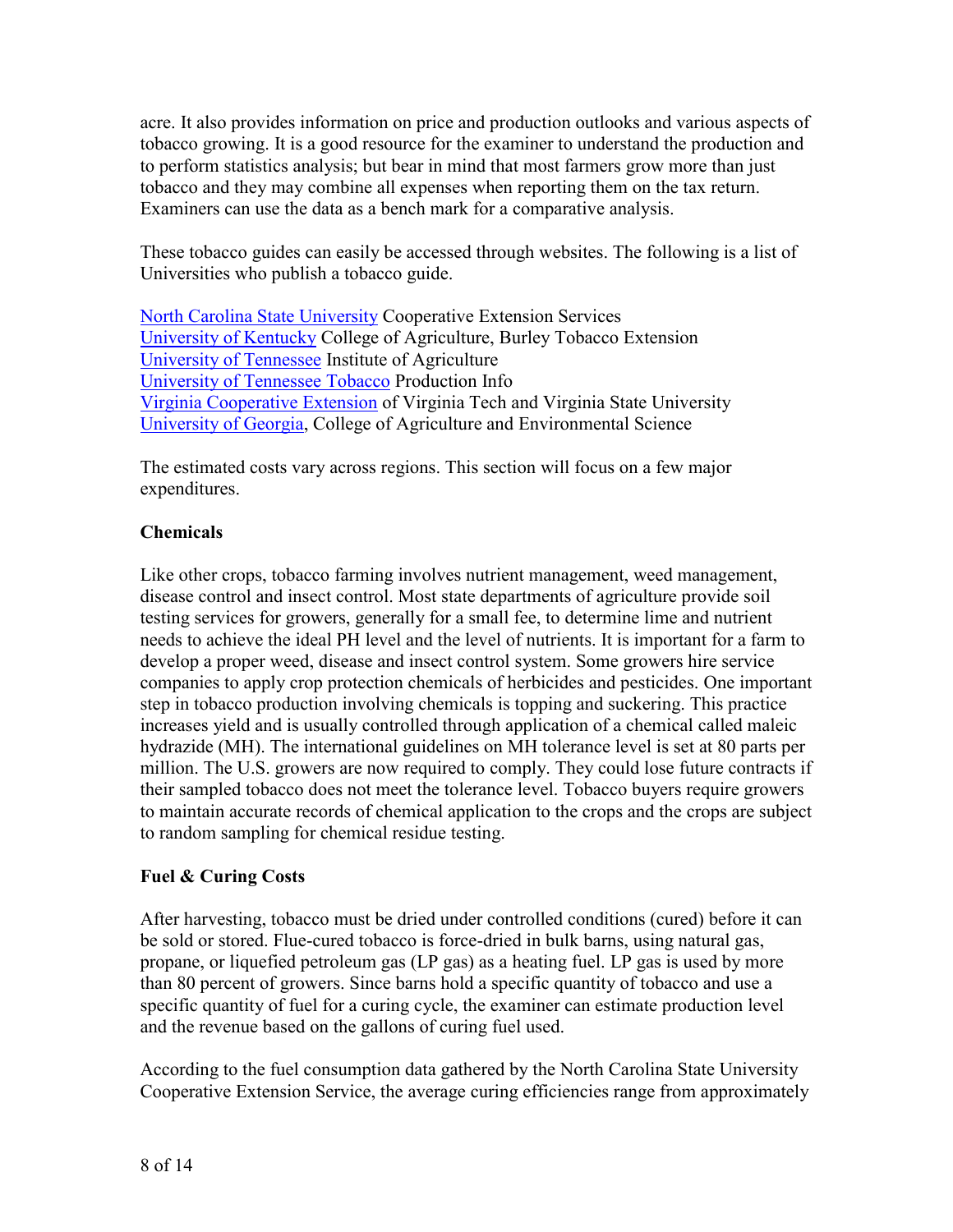7.34 to 13.98 pounds of cured leaf per gallon of LP gas. The service recommends the growers to target an average curing efficiency of ten pounds per gallon. Their Cost Estimate Table suggests that to cure one acre of tobacco, it requires 275 gallons of fuel. If the fuel cost is at \$1.30 per gallon, it will cost the grower \$357.50 to cure one acre of tobacco.

To use curing cost as an indirect method for income analysis, the examiner should consider the curing efficiency and the fuel amount on hand at the beginning and the end of the season. The curing efficiencies are affected by such factors as barn condition, quality of the tobacco and curing management. Most experienced growers have a good idea how much cured tobacco they can expect from their barns, and if they have installed a gas meter on a single barn (which costs approximately \$400), they can provide accurate information on fuel consumption. Examiners should ask the following questions related to the curing costs in the **interview**:

- How many acres of tobacco did you grow?
- How many barns did you use to cure your tobacco? Did you cure for anyone else? Did anyone else cure tobacco for you?
- When did you purchase and install the barns?
- How long did the curing process take to cure for each barn?
- How many pounds of finished tobacco do you yield from each run?
- How many gallons of fuel did you use to cure a barn of tobacco?
- What type of fuel did you use to cure your tobacco? Who were your suppliers?
- How many gallons of fuel did you purchase in the examination year? How many gallons of fuel on hand at the beginning and the end of the season?
- Did you buy fuel in bulk? If so, where was it stored?

The information gathered from these questions can be used to estimate production level and revenue. The result then can be compared to the contract volume and the actual revenue reported on the return. For example, if the taxpayer spent \$25,000 on curing fuel, and if the average price per gallon is \$1.30, they would have consumed 19,230 gallons of fuel in curing tobacco in the examination year. If their curing efficiency is determined to be ten pounds per gallon, the taxpayer would have produced 192,230 pounds of tobacco. This poundage can be compared to the contract pound to see if it is reasonable.

#### **Equipment, Repairs and Depreciation**

Most tobacco farmers will have a tractor, planter, tiller, curing barns and possibly a harvester and irrigation equipment on the fixed asset schedule. The curing barns are frequently lined side by side. Most farms have insurance policies on curing barns and structures. During the tour of business, the examiner should reconcile the equipment and buildings against the depreciation schedule and raise questions to determine if any assets were sold or major repairs were made.

For tobacco barns, an issue might arise as to whether a tobacco barn is entitled to treatment under IRC Section 179 and what is the applicable recovery period. In the tax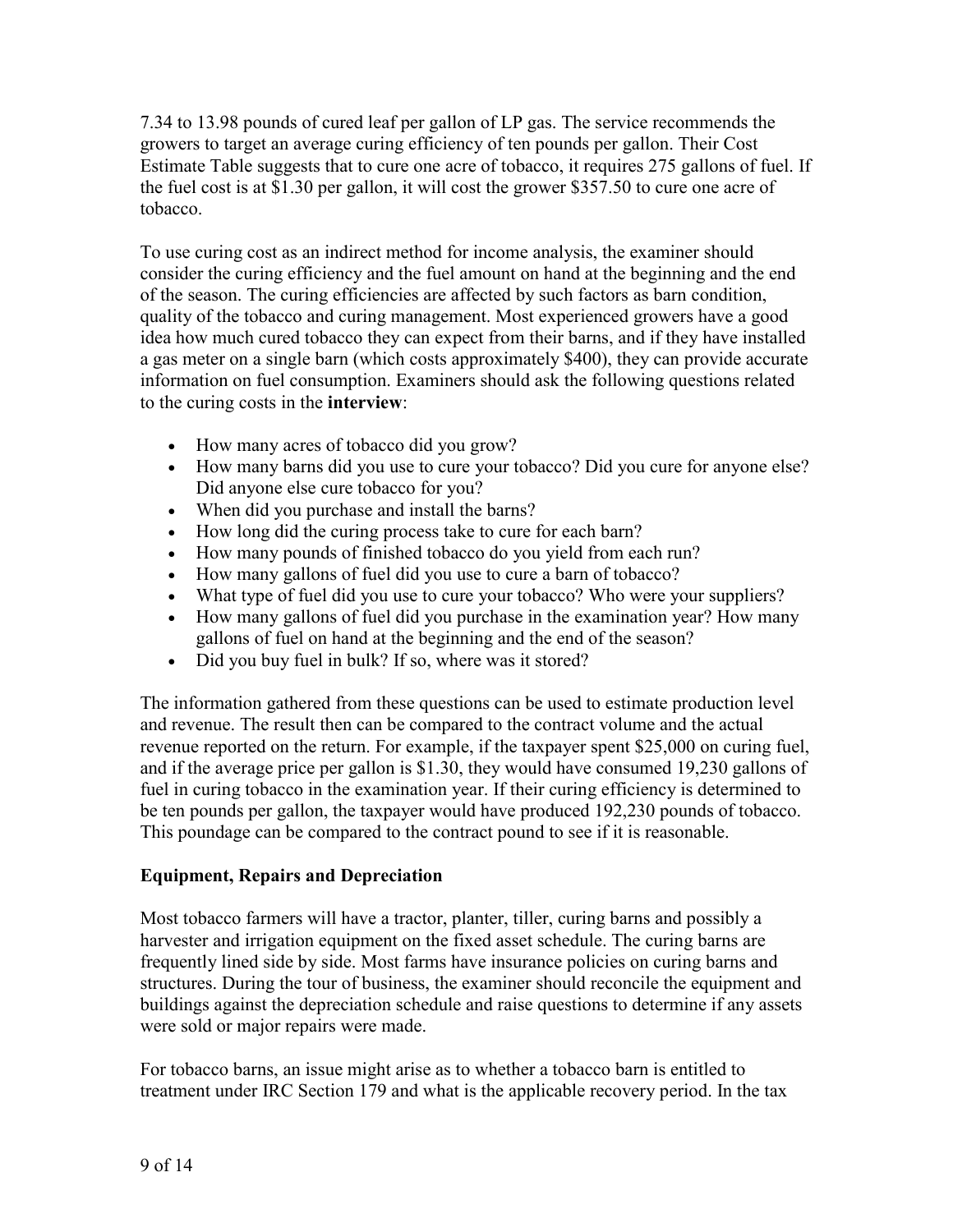court case Hart v. Commissioner, T.C. Memo 1999-236, the court determined that the tobacco barn used for the taxpayer's burley production was a "building" under both the appearance test and the functional test. The barn satisfied the functional test because the employees used the barn on a full time and regular basis to prepare the tobacco for sale by stripping, grading, baling and boxing tobacco. The barn provided working space that was more than merely incidental to the function of the structure as a curing facility. The court also determined that the applicable recovery period for the tobacco barn is 20 years.

#### **Labor**

Labor is one of the most challenging and expensive inputs in tobacco production, accounting for over thirty percent of the production cost per acre. The majority of fluecured growers report they use migrant labor. In contrast, the majority of burley growers use family members. This may be a structural difference in farm operations; flue-cured growers tend to have larger operations and higher cash flow, making the use of hired labor more economically feasible.

H-2A labor is an important source of labor for tobacco growers. The H-2A temporary agricultural program enables agricultural employers to bring nonimmigrant foreign workers to the U.S. to perform agricultural labor or services of a temporary or seasonal nature. Employers must file a labor certification application with the U.S. Department of Labor. The workers must be guaranteed employment for at least three-fourths of the hours in the work contract. Farmers also must provide transportation expenses for travel, housing, workers compensation insurance, tools and supplies to complete assigned work. Companies and institutions such as the North Carolina Growers Association provide services to bring immigrant laborers to farmers.

H-2A visa agricultural workers are exempt from U.S. Social Security and Medicare taxes and employers are not required to withhold federal income tax from compensation. The H-2A worker is eligible to obtain a Social Security Number (SSN). [Foreign Agricultural](http://www.irs.gov/businesses/small/international/article/0,,id=96422,00.html)  [Workers](http://www.irs.gov/businesses/small/international/article/0,,id=96422,00.html) contains additional information on withholding and filing requirements for H-2A agricultural workers.

Some farmers may use the services of a crew leader. The crew leader provides farm labor and is considered the employer of the workers unless there is a written agreement stating the crew leader is an employee of the farmer. For the crew leader to be considered contract labor, they must furnish and pay the workers.

## <span id="page-10-0"></span>**Tobacco Transition Payment Program**

The Fair and Equitable Tobacco Reform Act of 2004 terminated the tobacco marketing quota program and the tobacco price support program. As a result, eligible tobacco quota holders and growers are provided compensation for the lost value of the quotas and related price support. Quota holders and growers entered into contracts with Commodity Credit Corporation (CCC) to receive payments in annual installments over a 10 year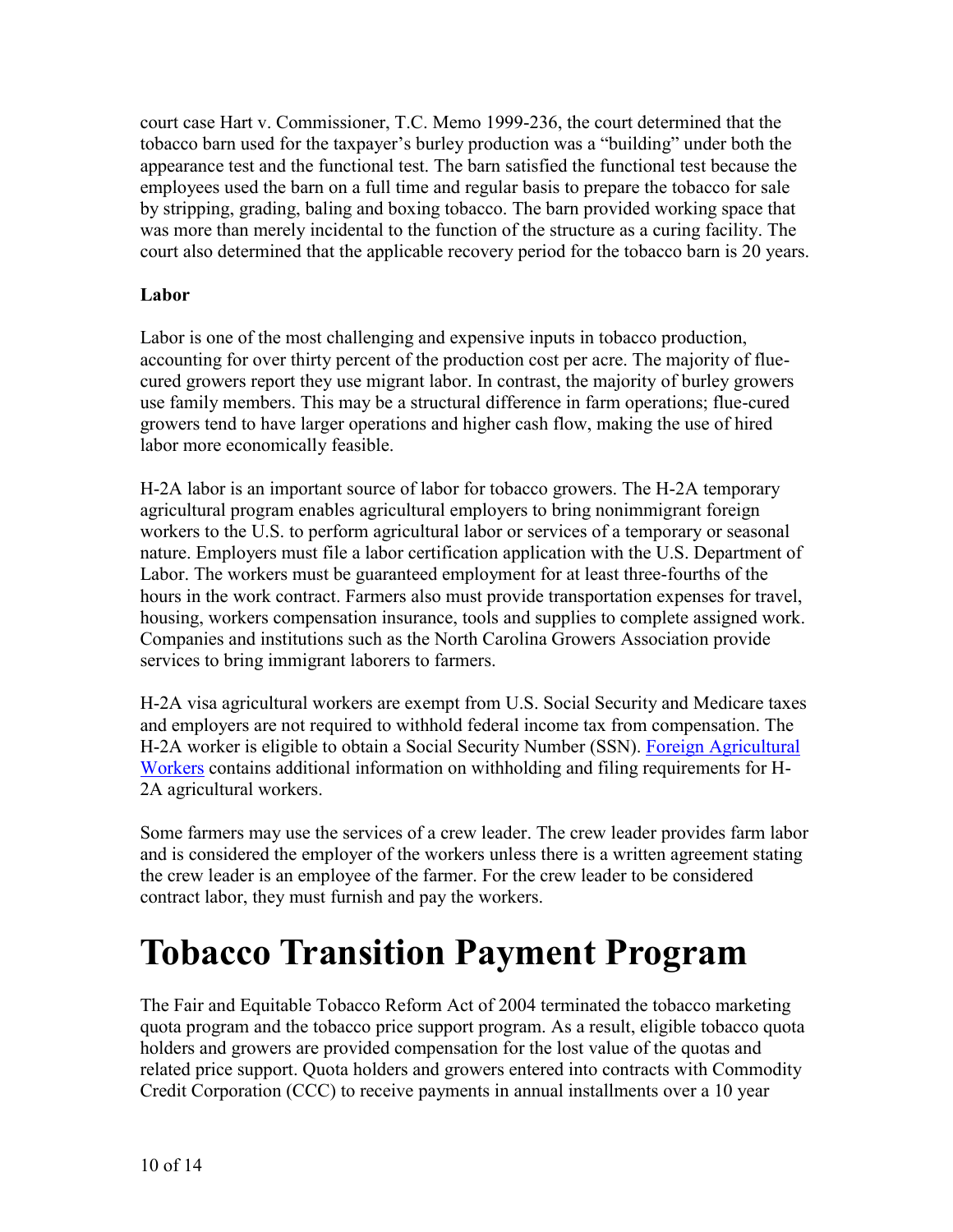period beginning in 2005 and ending September 20, 2014. CCC is a wholly owned government corporation created in 1933 to stabilize, protect and support farm income and prices. It is essentially a financing institution for United Stated Department of Agriculture (USDA). The program funded by CCC is administered by the USDA's Farm Service Agency (FSA).

The Tobacco Transition Payment Program (TTPP) payments have important income tax implications for tobacco quota holders and growers. The IRS published [Notice 2005-57](http://www.irs.gov/irb/2005-32_IRB/ar13.html) to provide answers to frequently asked questions regarding the tax treatment of federal payments. The [Notice 2005-57](http://www.irs.gov/irb/2005-32_IRB/ar13.html) modifies and supersedes Notice 2005-51. The payments to quota holders are generally taxed as capital gain income while the payments to tobacco growers are taxed as ordinary income subject to self-employment tax.

### <span id="page-11-0"></span>**Tax Issues**

#### **Tobacco Growers**

Tobacco growers receive \$3 per pound for their marketing quotas in ten equal annual payments in 2005 through 2014. The tobacco marketing quota is the quantity of tobacco all domestic producers are permitted to market each year. Payments to tobacco growers are taxed as ordinary business income in the year they are received. They are also subject to self-employment tax.

CCC reports the annual installment payments made to tobacco growers on Form 1099-G for the actual amount received during the calendar year. Tobacco growers will generally report the payment as an Agricultural program payment on Schedule F. If the taxpayer is a landowner who does not materially participate in the operation or the management of the farm and is receiving the grower payment because his farm rental income is based on the tobacco grown by a tenant, the grower payment should be reported on Form 4835, Farm Rental Income and Expenses. Payments to growers generally represent selfemployment income because they are to compensate for loss of income from reductions in tobacco quotas. Even if the taxpayer is not farming when he receives the payments, they are still included in self-employment earnings if they relate to the taxpayer's farm business (even though the farm business is temporarily inactive). See Publication 225, Farmer's Tax Guide.

#### **Tobacco Quota Holders**

Tobacco quota holders receive \$7 per pound for their quotas in ten equal annual payments in 2005 through 2014. A tobacco quota is considered an interest in land (Section 1231 asset) because it is assigned to farms and attached to land. The payments are usually reported as installment sales including the capital gain reporting and imputed interest reporting.

#### **Imputed Interest Reporting**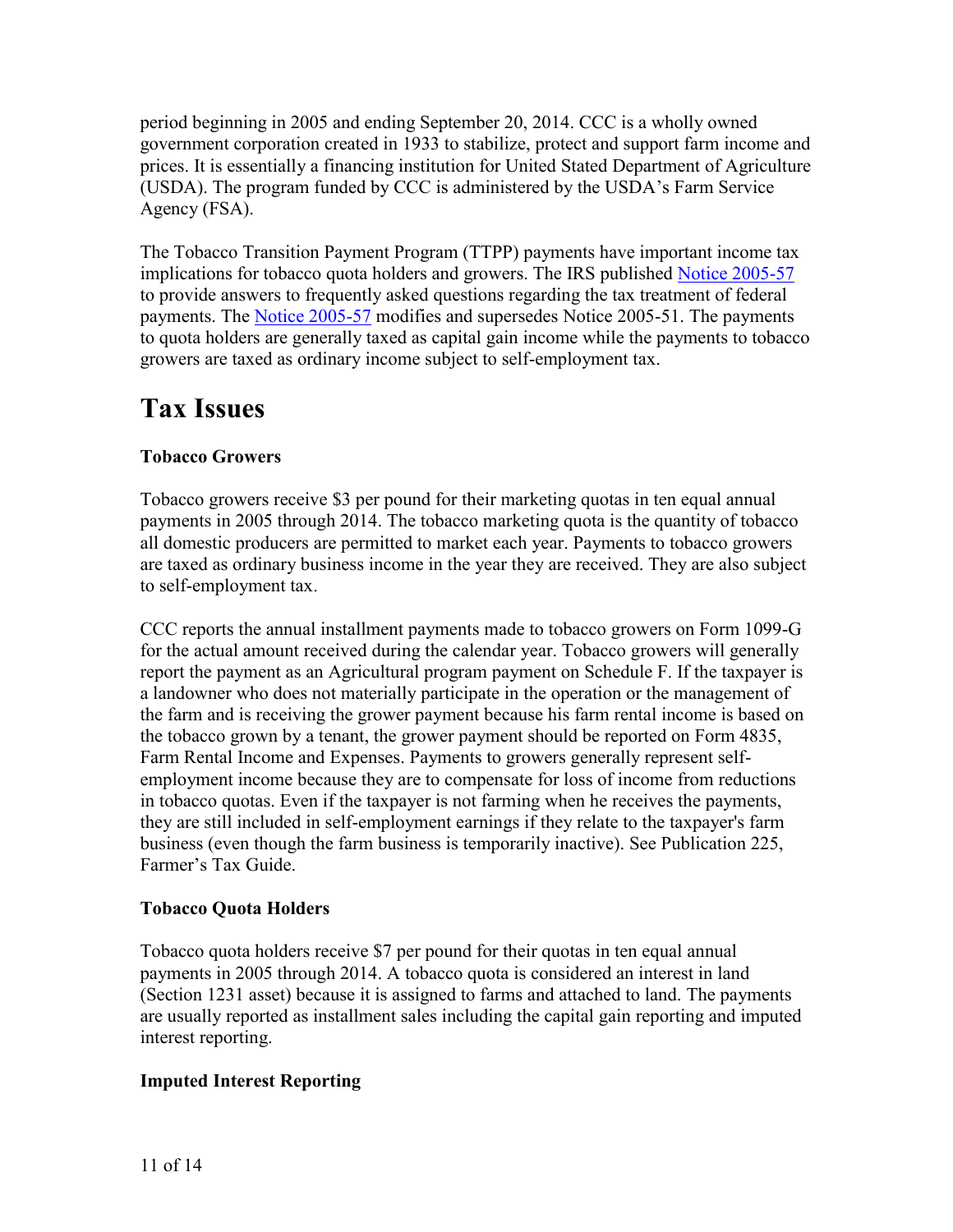CCC reports the gross proceeds of a tobacco quota contract on Form 1099-S, "Proceeds from Real Estate Transactions" in the year that the contract was entered into. Unlike tobacco growers, CCC does not report annual installment payments to tobacco quota holders, but reports imputed interest amounts yearly on either Form 1099-INT or Form 1099 OID. The taxpayer should report the yearly imputed interest on Schedule B.

- The imputed interest amount for contracts with a total value of \$250,000 and under is calculated according to IRS Section 483 and reported yearly on Form 1099-INT.
- The imputed interest amount for contracts with a total value of \$250,001 and over is calculated according to IRS Section 1274 and reported yearly on Form 1099- OID.
- If the total payments of the installment contract are  $$3,000$  or less, there is no unstated interest to calculate or report.

#### **Capital Gain Reporting**

The taxable gain is the total amount received for the quota reduced by any amount treated as interest over the adjusted basis.

The adjusted basis of the tobacco holding quota is determined differently depending on how he or she obtained the quota.

- The basis of a quota derived from an original grant by the federal government is zero.
- The basis of a purchased quota is the purchase price. If the taxpayer acquired a quota with the purchase of land, part of the purchase price should be allocated to the quota based on its value and the value of the land.
- The basis of an inherited quota is generally the fair market value of the quota at the time of the decedent's death.
- The basis of a quota received as a gift is generally the same as the donor's basis. However, under certain circumstances, the basis is increased by the amount of gift tax paid. If the basis is greater than the fair market value of the quota at the time of the gift, the basis for determining loss is the fair market value.

The tobacco quota holder is required to reduce the basis of his tobacco quota by the following amounts.

- Deductions taken for amortization, depletion, or depreciation.
- Amounts previously deducted as a loss because of a reduction in the number of pounds of tobacco allowable under the quota.
- The entire cost of a purchased quota deducted in the earlier year (which reduces the basis to zero).

Whether the gain or loss is treated as ordinary or capital depends on how the tobacco quota holder (holder) used the quota.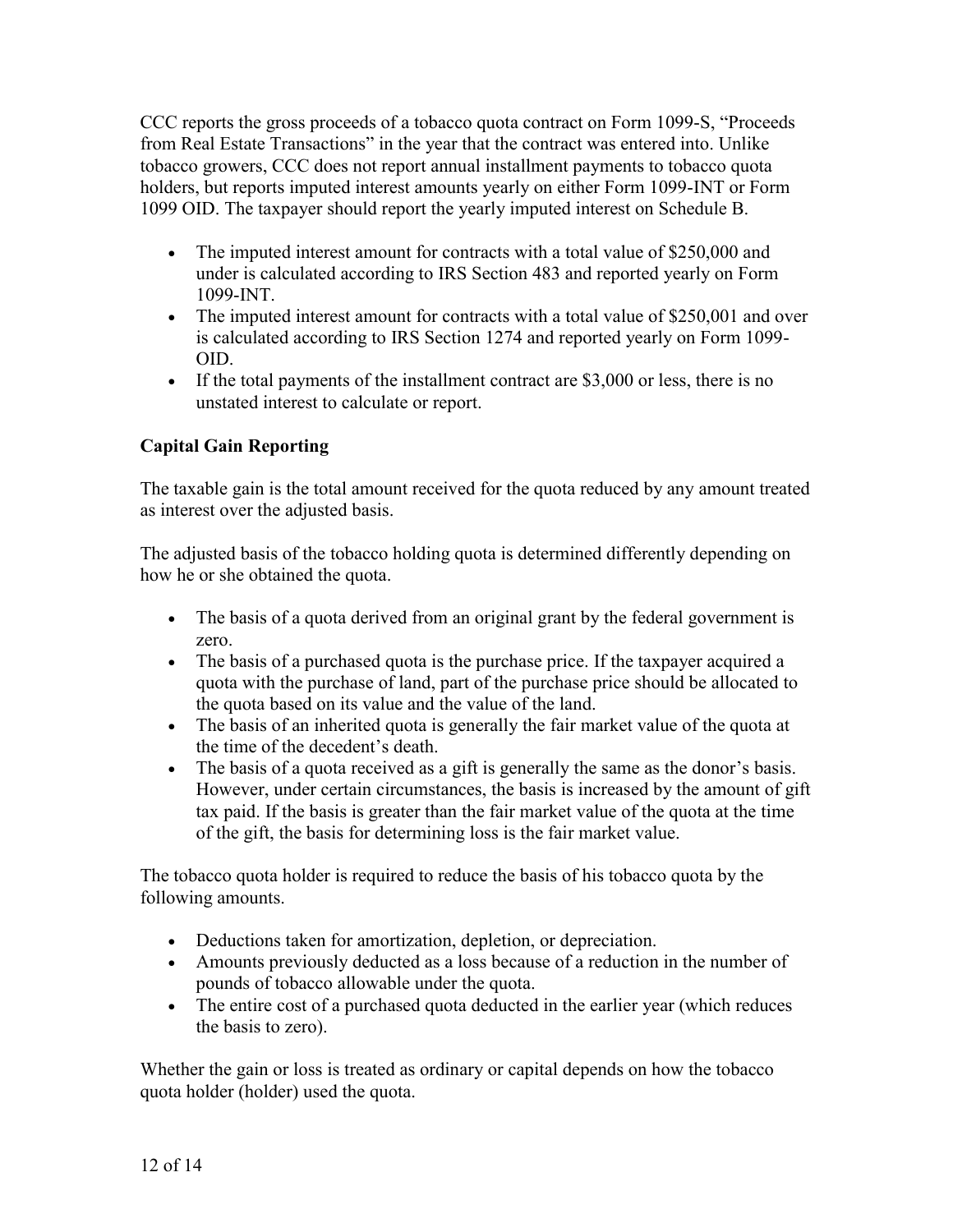- If the holder used the quota in the farming business or for investment purposes, any gain or loss is capital gain or loss.
- If the holder previously deducted the cost of acquiring quota, or amounts of depreciation or amounts to reflect a reduction in the quota pounds, the gain should be included as ordinary income.

The rules to establish basis are simple, but to determine the correct dollar amount for basis is not easy for many quota holders, especially if the quota holder did not maintain records for the acquisition. If no precise records were maintained, the quota holder owner must make a good faith effort to calculate a basis value from historical information relevant to the holder's situation. In the absence of adequate records or a good faith effort, the IRS default position is that the basis is zero and the entire payment is a taxable capital gain.

#### **Farm Income Averaging**

The tobacco payments do not qualify for farm income averaging because a tobacco quota is considered an interest in land.

#### **Installment Sales Reporting**

Most quota holders use the installment sale method to report gain.

#### **Example**

A tobacco grower entered into a \$100,000 tobacco buyout contract with CCC in 2005 to receive a \$10,000 installment payment over a 10 year period. The total imputed interest portion over the contract period is \$13,444.97. In 2005, CCC reports \$100,000 on Form 1099-S to the tobacco quota holder.

For the 2010 year, the holder received the annual payment of \$10,000. The imputed interest amount reported on Form 1099-INT for 2010 is \$1,725.18. The holder determined that the entire basis of his tobacco quotas is \$20,000.

- \$1,725.18 interest income should be reported on Schedule B. The remaining amount of \$8,274.82 principle is used to compute capital gain.
- To calculate the capital gain, first determine the gross profit ratio. The total contract price of \$100,000 minus the total imputed interest of \$13,444.97 equals \$86,555.03, the selling price. The basis is \$20,000.
- To determine the gross profit ratio, first the basis of \$20,000 is subtracted from the selling price of \$86,555.03 equaling \$66,555.03. Next divide the \$66,555.03 by the selling price of \$86,555.03. The result is a percentage of .7689, which is the profit ratio.
- The principle payment received is \$8,274.82, multiplied by the profit ratio of .7689, resulting in \$6,362.51 for installment sales income in 2010.
- The installment sale income from the tobacco payment is reported on Form 6252.